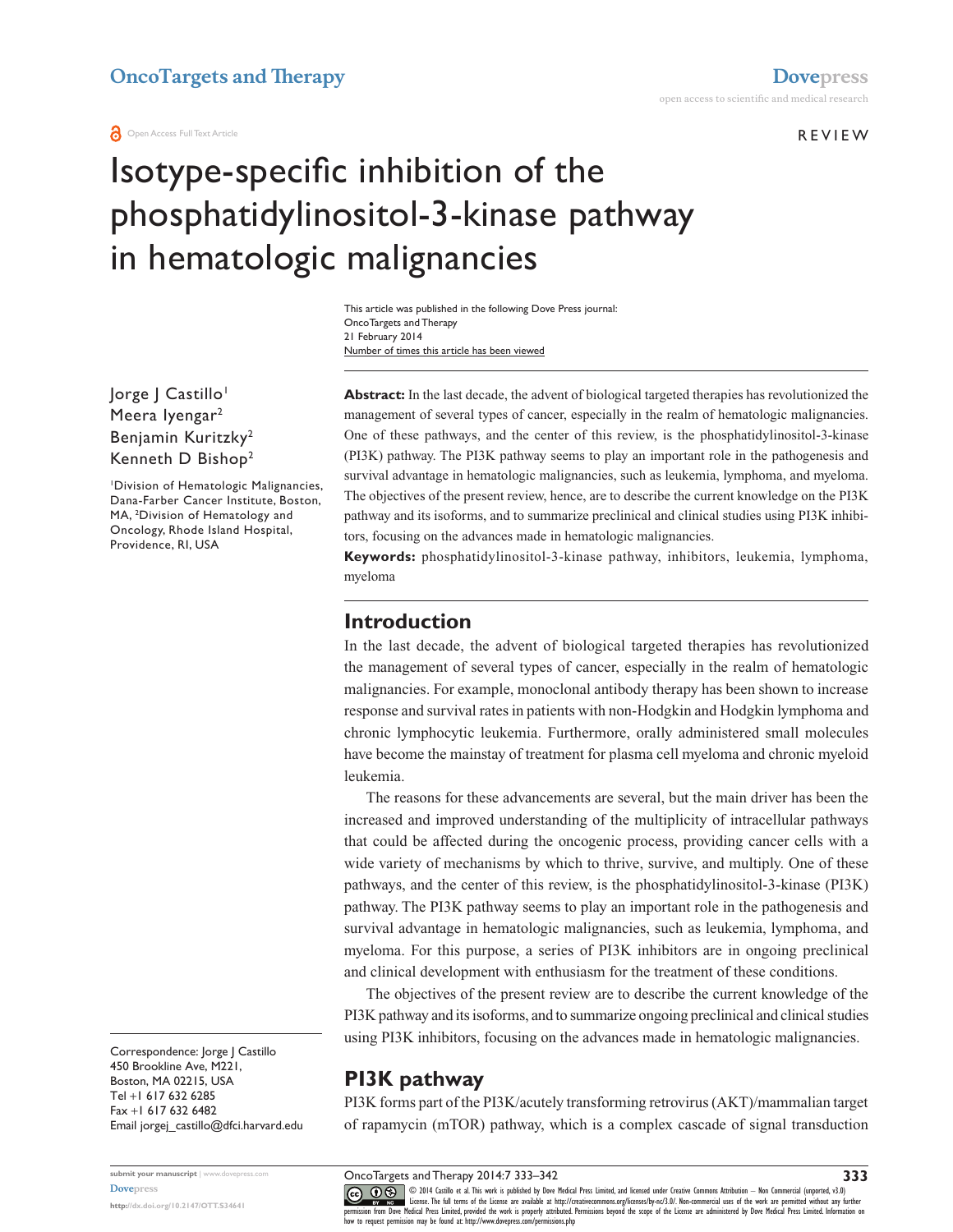that regulates proliferation and intracellular metabolism, as well as cell survival, differentiation, motility, and migration (Figure 1). The PI3K/AKT/mTOR pathway has been associated not only with normal hematopoiesis but also with the development and maintenance of a number of malignancies. There are three classes of PI3K described, ie, class I, II, and III.

Class I PI3K has been associated with oncogenesis.1 PI3K is a heterodimer formed by two subunits, one catalytic and one regulatory. The catalytic subunit, p110, has four isotypes, ie, alpha, beta, gamma, and delta, encoded by the genes *PIK3CA*, *PIK3CB*, *PIK3CG*, and *PIK3CD*, respectively.<sup>2</sup> The p110-alpha isotype has a role in insulindependent signaling, p110-beta in platelet aggregation, thrombosis, and insulin signaling, and p110-gamma and delta are expressed mainly in leukocytes and have roles in lymphocyte activation, mast cell degranulation, and chemotaxis.3 The catalytic p110 subunit associates with one of three p85-related regulatory subunits, p85-alpha, p85-beta, and p55-gamma, which are encoded by the genes PIK3R1, PIK3R2, and PIK3R3, respectively.<sup>2</sup> The p85 regulatory subunit is activated via receptor tyrosine kinase stimulation by binding to phosphotyrosine residues in the receptor tyrosine kinase. Such a process relieves the catalytic p110 subunit from the inhibition of the regulatory

p85 subunit. PI3K then localizes in the cellular membrane where the subunit p110 converts phosphatidylinositol (4,5)-bisphosphate into phosphatidylinositol (3,4,5)-triphosphate, which then activates downstream AKT with participation of 3-phosphoinositide-dependent protein kinase-1 (PDK1), PDK2, and mTOR-rictor. AKT, a serine/threonine kinase, in turn modulates the activity of mTORC1, BCL-2 (BAD), FOXO, p53, p27, C-MYC, insulin-like growth factors, and cyclin D1, resulting in dysregulation of metabolism and protein synthesis, and cell growth, proliferation, and survival.4

There are three isoforms of class II PI3Ks, ie, PI3K-C2-alpha, PI3KC2-beta, and PI3KC2-gamma. However, no regulatory subunits have been described for these enzymes. PI3KC2-alpha seems to have a role in clathrin-mediated vesicle trafficking, neurosecretory granular exocytosis, smooth muscle contraction, and insulin signaling, and PI3KC2-beta in cell migration and neuronal cell survival.<sup>3</sup> The function of PI3KC2 has not yet been determined. Class III PI3K, also known as vacuolar protein sorting 34, is encoded by the *PI3KC3* gene, and associates with the putative serine/ threonine protein tyrosine kinase p150 regulatory subunit. Vacuolar protein sorting 34 has a role in vesicular trafficking of membrane proteins to the lysosome, and has also been implicated in activation of the mTOR pathway.3



#### **Figure 1** PI3K/AKT/mTOR pathway.

**Abbreviations:** PI3K, phosphatidylinositol-3-kinase; AKT, protein kinase B; mTOR, mammalian target of rapamycin.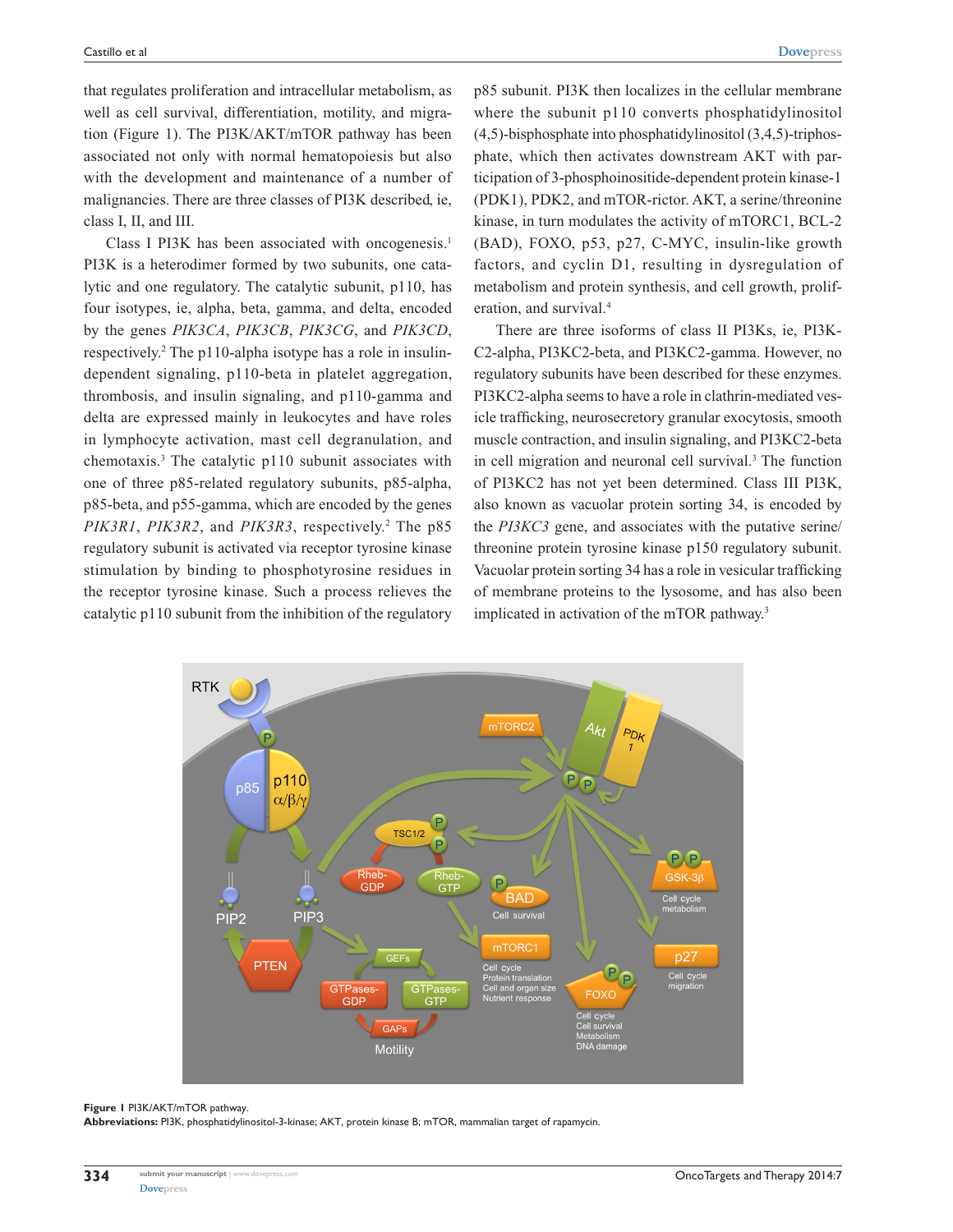# **PI3K pathway targeting in hematologic malignancies**

The PI3K p110-delta isotype plays a critical role in the signaling pathways of various types of leukemia. Hence, it has become an attractive target for pharmacotherapy. While other isoforms of class I PI3K molecules (ie, p110-alpha and p110-beta) are expressed ubiquitously in mammalian tissue, the p110-delta subunit appears to be more selectively expressed in leukocytes.<sup>5</sup> Preclinical data on acute myeloid leukemia and chronic lymphocytic leukemia has identified the p110-delta subunit as a predominant isoform in these diseases.6,7 Sujobert et al showed consistently increased activity of p110-delta, in contrast with p110-alpha and p110-beta, in leukemic blasts from patients with a diagnosis of acute myeloid leukemia who participated in clinical trials by the "Groupe Ouest-Est des Leucémies et des Autres Maladies du Sang".7 Similarly, Herman et al showed increased activity of p110-delta in cells from patients with chronic lymphocytic leukemia. Additionally, constitutive activation of p110-delta was significantly higher in malignant cells when compared with normal B-cells from the same patients.<sup>6</sup>

In 2000, Borlado et al developed a mouse model in which increased activity of PI3K was associated with development of infiltrating malignant lymphomatous lesions.<sup>8</sup> Since then, a number of studies have focused on evaluating the pathophysiologic role played by the PI3K pathway in lymphoma. Uddin et al demonstrated that the PI3K pathway was constitutively active in diffuse large B-cell lymphoma (DLBCL) cell lines and primary cells from DLBCL patients.<sup>9</sup> PI3K activity, reflected by AKT phosphorylation, was identified in 52% of primary DLBCL cells. Interestingly, AKT-activated DLBCL patients had a worse 5-year overall survival rate. In the same experiment, inhibition of the PI3K pathway induced apoptosis in DLBCL cells. A retrospective study has also shown that AKT-activated DLBCL patients have worse outcomes even when treated with a rituximab-containing regimen.<sup>10</sup> Rudelius et al investigated the activity of the PI3K pathway in mantle cell lymphoma, and showed constitutive activation in mantle cell lymphoma cell lines and also in primary cells derived from patients with blastoid (100% of cases) and typical mantle cell lymphoma (30% of cases), measured by activated AKT.<sup>11</sup> Blastoid mantle cell lymphoma, although rare, is a hard-totreat lymphoma with extremely poor outcomes. PI3K pathway activation has also been demonstrated in follicular lymphoma and Hodgkin lymphoma cell lines.12,13

The PI3K pathway also seems of importance in plasma cell myeloma. Ikeda et al showed that p110-delta, the catalytic portion of PI3K, was overactive not only in plasma

cell myeloma cell lines but also in the malignant cells of 24 patients with a diagnosis of plasma cell myeloma.14

Based on the results of these experiments, the clinical use of p110-delta isotype-specific inhibitors of the PI3K pathway is of interest and specific molecules targeted at p110-delta could become an additional weapon in our armamentarium against specific types of leukemia, lymphoma, and myeloma. The isotype-specific effects of selected PI3K inhibitors are shown in Table 1.

# **Idelalisib (GS-1101, CAL-101)**

Idelalisib is a highly specific inhibitor of the PI3K p110-delta subunit that has oral bioavailability. Idelalisib is a PI3K inhibitor that is more advanced in its clinical development, and has been studied in leukemia, lymphoma, and myeloma.

## Preclinical data

In vitro studies using idelalisib in chronic lymphocytic leukemia and acute myeloid leukemia have shown promising activity in terms of inhibiting constitutively active oncogenic stimuli, inducing apoptosis, and blocking survival signaling from the microenvironment while minimally impacting normal hematopoietic cells.<sup>6,15</sup> Additional in vitro studies in chronic lymphocytic leukemia cell lines have shown that idelalisib-treated cells have inhibited chemotaxis, downregulation of chemokines, and impaired susceptibility to cell survival signals.16 Furthermore, it has been shown that treatment with idelalisib can sensitize chronic lymphocytic leukemia cells to chemotherapy. Data from Herman et al have shown a beneficial effect of combination therapy with idelalisib and the immunomodulator lenalidomide.<sup>17</sup> Lenalidomide has been associated with a cytokine release syndrome when given in chronic lymphocytic leukemia, which is thought to be

**Table 1** Biochemical profile of selected PI3K inhibitors against class I, II, and III PI3Ks (IC $_{50}$  levels in nM)

| <b>Inhibitor</b> | Class I        | <b>JU</b>     | <b>Class II</b> | <b>Class III</b> |                   |       |
|------------------|----------------|---------------|-----------------|------------------|-------------------|-------|
|                  | p110-<br>alpha | p110-<br>beta | p110-<br>gamma  | p110-<br>delta   |                   |       |
| Idelalisib       | 820            | 565           | 89              | 2.5              | > 10 <sup>3</sup> | 978   |
| <b>AMG 319</b>   |                |               |                 | $<$ 10           |                   |       |
| <b>BAG956</b>    | 56             | 446           | 117             | 35               |                   |       |
| <b>BEZ235</b>    | 4              | 75            | 5               | 7                |                   |       |
| <b>BGT226</b>    | 4              | 63            |                 | 38               |                   |       |
| <b>BKM120</b>    | 52             | 166           | 262             | 116              |                   | 2,410 |
| <b>IC87114</b>   | 1,820          | >1,000        | 1,240           | 70               |                   |       |
| <b>IPI145</b>    | 1.602          | 85            | 27              | 2.5              |                   |       |
| PI103            | 2              | 3             | 15              | 3                |                   |       |

**Note:** A dash means data are not available.

**Abbreviations:** IC<sub>50</sub>, half maximal inhibitory concentration; PI3K, phosphatidylinositol-3-kinase.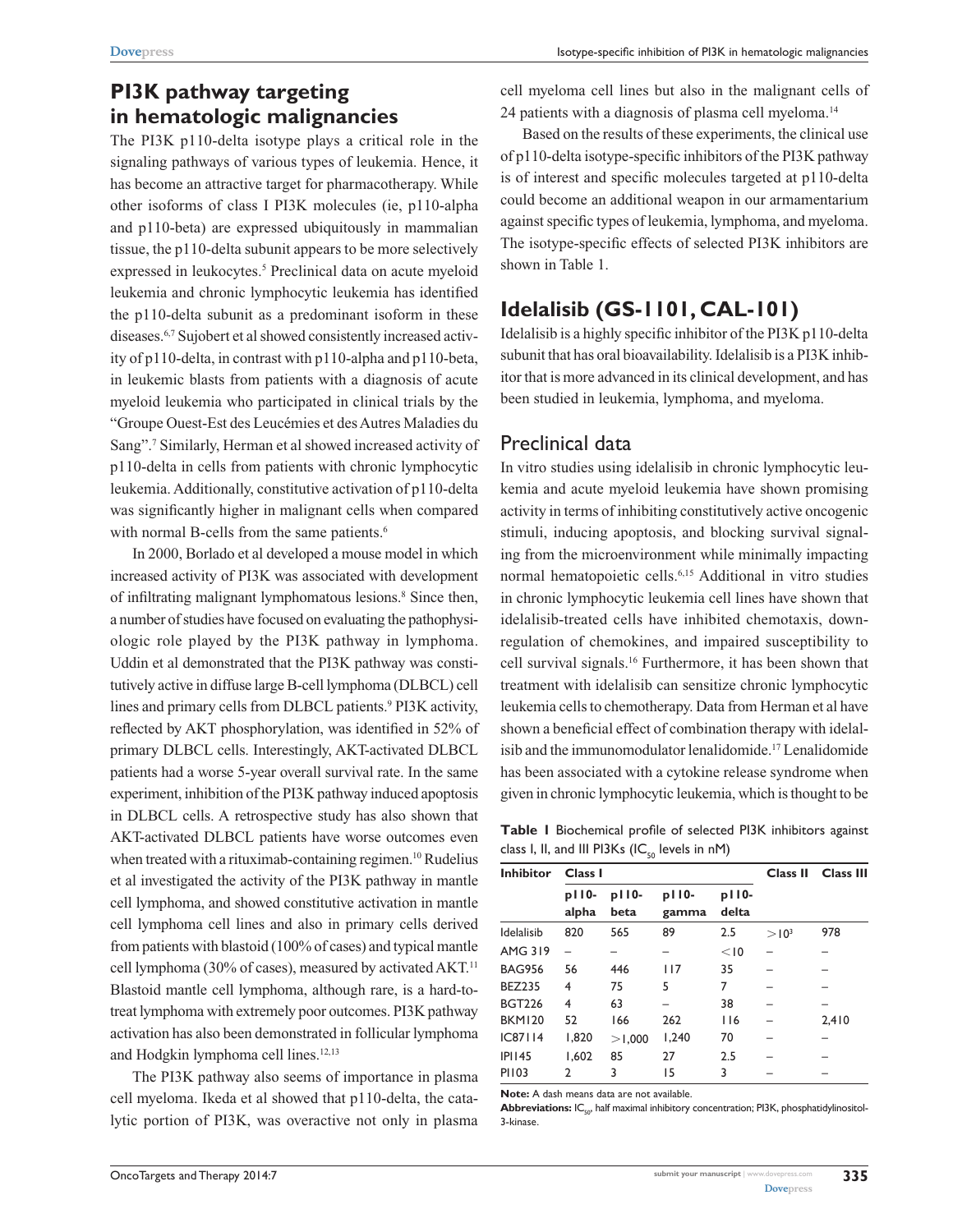due to upregulation of p110-delta and subsequent activation of AKT. 18 When lenalidomide is given in conjunction with idelalisib, there is less upregulation of cellular prosurvival mediators like phosphorylated AKT, suggesting that concomitant administration of these drugs may produce a dampened immune response while still providing cytotoxicity.

Idelalisib has shown preclinical activity against a number of lymphoma cell lines. Idelalisib downregulated AKT phosphorylation in DLBCL, mantle cell lymphoma, and follicular lymphoma cell lines, and induced a several-fold increase in levels of apoptotic markers, such as caspase 3 and poly-(ADP-ribose) polymerase cleavage.15 Meadows et al evaluated the effect of idelalisib in Hodgkin lymphoma cell lines.19 High levels of p110-delta and phosphorylated AKT were found in five of five (100%) Hodgkin lymphoma cell lines investigated. Exposure to idelalisib not only decreased levels of p110-delta and phosphorylated AKT but also disrupted tumor microenvironment-mediated survival signals mediated by CCL5, CCL17, and CCL22 in cocultures of Hodgkin lymphoma cells and bone marrow stem cells. Idelalisib also induced dose-dependent apoptosis of Hodgkin lymphoma cells at 48 hours. Reduced cell viability and increased apoptosis were observed when combining idelalisib with the mTOR inhibitor everolimus.

When idelalisib was tested against plasma cell myeloma cell lines and primary cells, the drug exhibited potency against cells that expressed p110-delta.14 Peripheral blood mononuclear cells from healthy donors were not significantly affected by idelalisib. In order to mimic the bone marrow microenvironment, which is thought to be protective for malignant cells in plasma cell myeloma, bone marrow stem cells, interleukin-6, and insulin-like growth factor-1 were added to plasma cell myeloma cells in culture but these did not provide protection against idelalisib-induced apoptosis and cell death. The authors also hypothesized that idelalisib would have antiangiogenesis activity; the drug was tested on human umbilical vein endothelial cells to assess for inhibition of capillary-like tube formation. Idelalisib inhibited capillary-like tube formation in a dose-independent and time-dependent manner.<sup>14</sup> Additionally, idelalisib showed a synergistic effect when combined with the proteasome inhibitor bortezomib and tested against two of the cell lines that had previously been shown to express p110-delta.<sup>14</sup>

#### Clinical data

A series of Phase I/II studies are currently available in abstract form. Not surprisingly, these studies are focused mainly on the treatment of patients with relapsed or refractory hematologic malignancies, although a few studies are already looking at combination therapy in untreated patients. Selected Phase I/II studies using idelalisib either alone or in combination are shown in Table 2. Single-agent idelalisib studies in patients with chronic lymphocytic leukemia, indolent non-Hodgkin lymphoma, and mantle cell lymphoma have shown overall response and complete remission rates in the range of 40%–50% and 2%–5%, respectively. The response rates for idelalisib in combination with chemotherapy are expectedly higher, with overall response and complete remission rates in the range of 80%–100% and 30%–50%, respectively. The most common grade 3 or higher adverse events associated with idelalisib have been pneumonia, diarrhea, and liver enzyme elevation. The design of the four Phase III studies has been reported in abstract form at the 2013 American Society of Clinical Oncology annual scientific meeting (Table 3).

## **Other PI3K p110-delta inhibitors** AMG 319

AMG 319 is a highly selective inhibitor of PI3K p110-delta and has oral bioavailability. In a preclinical study evaluating more than 20 B-cell malignancy cell lines, AMG 319 was found to be a potent inhibitor of AKT activation and effective at reducing the number of viable cells.20 However, different cell lines had variable responses to this drug. Further analysis showed that when AMG 319 was given concomitantly with vincristine in vitro and in vivo using a xenograft model of DLBCL, a synergistic effect was noted and there was increased cytotoxicity.21 A recent study evaluated AMG 319 alone or in combination with a series of monoclonal antibodies, targeted agents, and chemotherapy drugs in a panel of rituximab-sensitive and rituximab-resistant lymphoma cell lines as well as primary cells from patients with B-cell and T-cell lymphomas. AMG 319 showed dose-dependent activity against all cell lines. Additionally, AMG 319 induced cell death in primary cells at lower doses than in cell lines. Also, pre-exposure to AMG 319 increased the biological activity of rituximab and ofatumumab in terms of antibodydependent and complement-dependent cytotoxicity. The apoptotic mechanism of AMG 319 seems to be mediated via the mitochondrial pathway. Ongoing clinical studies are shown in Table 4.

#### IC87114

IC87114 is another selective inhibitor of PI3K p110-delta. IC87114 was shown to inhibit proliferation of acute myeloid leukemia blast cells without significant toxicity to normal hematopoietic cells in vitro.<sup>7,22</sup> In acute myeloid leukemia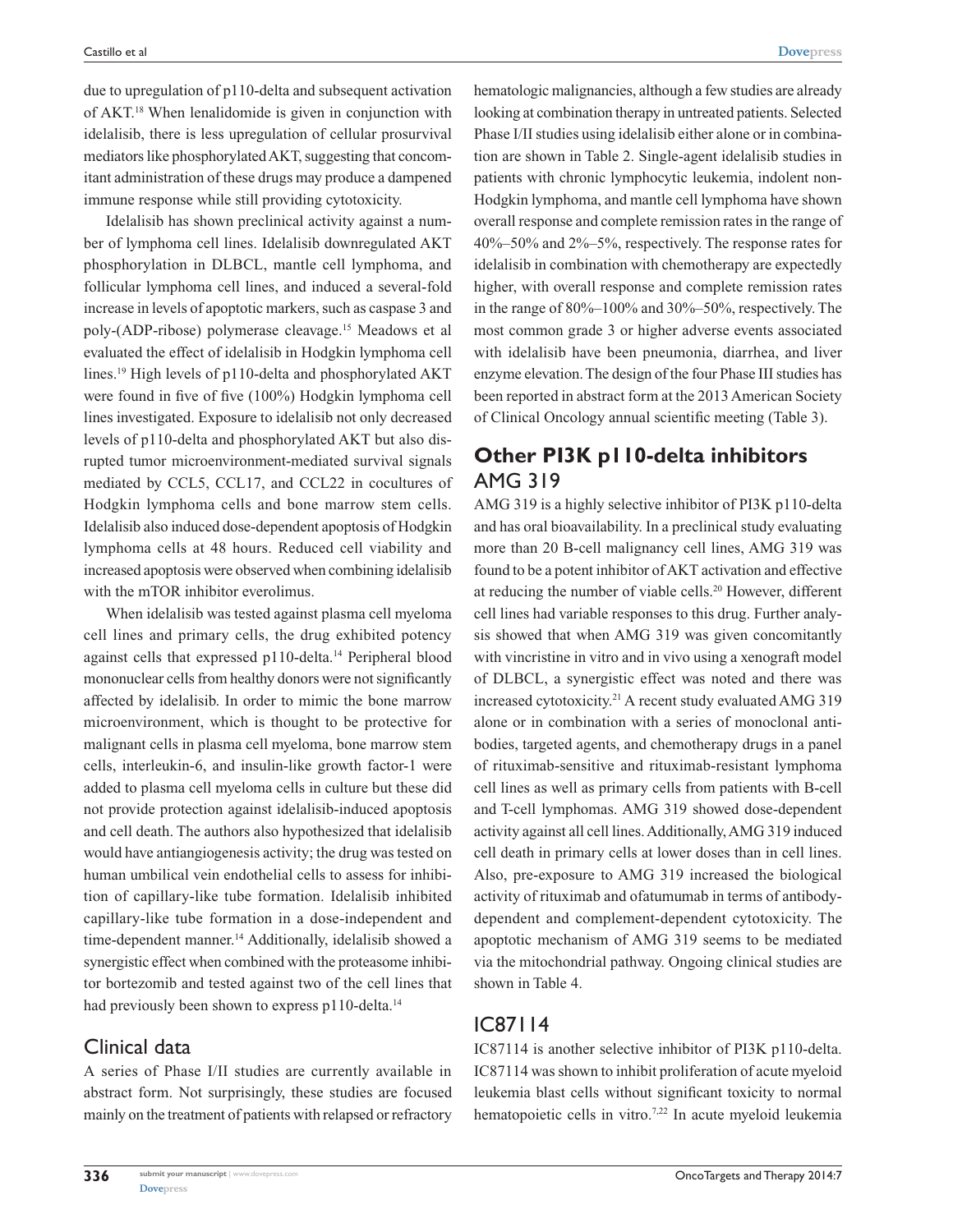| <b>Author</b>       | <b>Phase</b> | <b>Disease</b>       | n  | Alone/combination                    | <b>Outcome</b>                                                   | Toxicity (>Grade 3)          |
|---------------------|--------------|----------------------|----|--------------------------------------|------------------------------------------------------------------|------------------------------|
| <b>Brown</b>        |              | Relapsed             | 54 | Alone                                | <b>ORR 56%</b>                                                   | Pneumonia 19%                |
| et al <sup>44</sup> |              | or refractory        |    |                                      | <b>CR 4%</b>                                                     | Diarrhea 6%                  |
|                     |              | <b>CLL</b>           |    |                                      | Median PFS 17 months                                             | Fever 4%                     |
| <b>Barrientos</b>   |              | Relapsed             | 52 | In combination with rituximab        | <b>ORR 81%</b>                                                   | Diarrhea 14%                 |
| et al <sup>45</sup> |              | or refractory        |    | and/or bendamustine                  | <b>CR 2%</b>                                                     | Pneumonia 12%                |
|                     |              | <b>CLL</b>           |    |                                      | 2-year PFS 62%                                                   | AST/ALT elevation 10%        |
| Benson              |              | Relapsed             | 64 | Alone                                | <b>ORR 48%</b>                                                   | ALT/AST elevation 25%        |
| et al <sup>46</sup> |              | or refractory        |    |                                      | <b>CR 2%</b>                                                     | Pneumonia 16%                |
|                     |              | indolent NHL         |    |                                      | Median PFS 8 months                                              | Diarrhea 8%                  |
| Leonard             |              | Relapsed             | 78 | In combination with rituximab        | <b>ORR 81%</b>                                                   | ALT/AST elevation 17%        |
| et al <sup>47</sup> |              | or refractory        |    | and/or bendamustine                  | CR 28%                                                           | Pneumonia 15%                |
|                     |              | indolent NHL         |    |                                      | 20-month PFS 66%                                                 | Diarrhea 8%                  |
| Spurgeon            |              | Relapsed             | 40 | Alone                                | <b>ORR 40%</b>                                                   | ALT/AST elevation 20%        |
| et $al^{48}$        |              | <b>MCL</b>           |    |                                      | <b>CR 5%</b>                                                     | Diarrhea 18%                 |
|                     |              |                      |    |                                      | Median PFS 4 months                                              | Pneumonia 13%                |
| Wagner-             | 1/11         | Relapsed             | 22 | In combination with everolimus       | ORR 25% ( $Id + E$ ),                                            | Thrombocytopenia 27%         |
| Johnston            |              | <b>MCL</b>           |    | $(dd + E)$ , bortezomib $(dd + V)$ , | 50% ( $\text{Id} + \text{V}$ ), 100% ( $\text{Id} + \text{BR}$ ) | Neutropenia 14%              |
| et al <sup>49</sup> |              |                      |    | or bendamustine/rituximab            | CR 0% ( $\text{Id} + \text{E}$ , $\text{Id} + \text{V}$ ),       | Rash 14%                     |
|                     |              |                      |    | $(\mathsf{Id} + \mathsf{BR})$        | 50% ( $\mathsf{Id} + \mathsf{BR}$ )                              | ALT/AST elevation 5%         |
|                     |              |                      |    |                                      | Median PFS not reached                                           |                              |
| O'Brien             | Ш            | <b>Untreated CLL</b> | 50 | In combination with rituximab        | <b>ORR 96%</b>                                                   | <b>AST/ALT</b> elevation 22% |
| et al <sup>50</sup> |              | $>65$ years          |    |                                      | CR not reported                                                  | Pneumonia 20%                |
|                     |              |                      |    |                                      | 2-year PFS 91%                                                   | Diarrhea 16%                 |

**Table 2** Selected clinical trials using idelalisib with data reported at the 2013 American Society of Clinical Oncology annual scientific meeting

**Abbreviations:** CLL, chronic lymphocytic leukemia; CR, complete response; MCL, mantle cell lymphoma; NHL, non-Hodgkin lymphoma; ORR, overall response rate; PFS, progression-free survival; Id, idelalisib; E, everolimus; V, bortezomib; BR, bendamustine/rituximab; ALT, alanine transaminase; AST, aspartate transaminase.

blasts, IC87114 decreases AKT phosphorylation in a dosedependent manner, with maximal PI3K inhibition at  $10 \mu M$ .<sup>7</sup> When compared against a pan-PI3K inhibitor (LY294002), similar reductions in AKT phosphorylation were observed, indicating that p110-delta is the main contributor to PI3K activity in acute myeloid leukemia blasts. IC87114 was also able to inhibit AKT phosphorylation after FLT3-ligand stimulation. Finally, acute myeloid leukemia blast proliferation was almost completely blocked by IC87114. Furthermore, IC87114 in combination with etoposide has shown synergism in acute myeloid leukemia cell lines by reducing viable cell numbers, which was associated with a reduction in nuclear factor kappa B activity. IC87114 did not appear to enhance the activity of etoposide in terms of proliferation and survival of normal hematopoietic progenitors.<sup>22</sup> Of note, this molecule has also shown activity against acute promyelocytic leukemia cells in

|                    |  |  |  |  |  | Table 3 Selected Phase III studies using idelalisib with data reported at the 2013 American Society of Clinical Oncology annual |  |  |  |
|--------------------|--|--|--|--|--|---------------------------------------------------------------------------------------------------------------------------------|--|--|--|
| scientific meeting |  |  |  |  |  |                                                                                                                                 |  |  |  |

| <b>Author</b>              | n   | <b>Disease</b>                        | Alone/combo                                                             | <b>Endpoints</b>                                                    | ClinicalTrials.<br><b>Gov ID</b> |
|----------------------------|-----|---------------------------------------|-------------------------------------------------------------------------|---------------------------------------------------------------------|----------------------------------|
| Flinn et $al^{51}$         | 210 | Previously<br>treated CLL             | Arm A idelalisib + ofatumumab<br>Arm B ofatumumab<br>Randomization 2:1  | Primary, PFS<br>Secondary, ORR, CR, OS,<br>lymph node response rate | NCT01659021                      |
| Eradat et al <sup>52</sup> | 390 | Previously<br>treated CLL             | Arm A idelalisib $+$ BR<br>Arm B idelalisib<br>Randomization 1:1        | Primary, PFS<br>Secondary, ORR, CR, OS,<br>lymph node response rate | NCT01569295                      |
| Leonard et $al53$          | 375 | Previously<br>treated<br>indolent NHL | Arm A idelalisib $+$ rituximab<br>Arm B idelalisib<br>Randomization 2:1 | Primary, PFS<br>Secondary, ORR, CR, OS,<br>lymph node response rate | NCT01732913                      |
| De Vos et al <sup>54</sup> | 450 | Previously<br>treated<br>indolent NHL | Arm A idelalisib $+$ BR<br>Arm B BR<br>Randomization 2:1                | Primary, PFS<br>Secondary, ORR, CR, OS,<br>lymph node response rate | NCT01732926                      |

**Abbreviations:** BR, bendamustine and rituximab; CLL, chronic lymphocytic leukemia; CR, complete response; NHL, non-Hodgkin lymphoma; ORR, overall response rate; OS, overall survival; PFS, progression-free survival.

**337**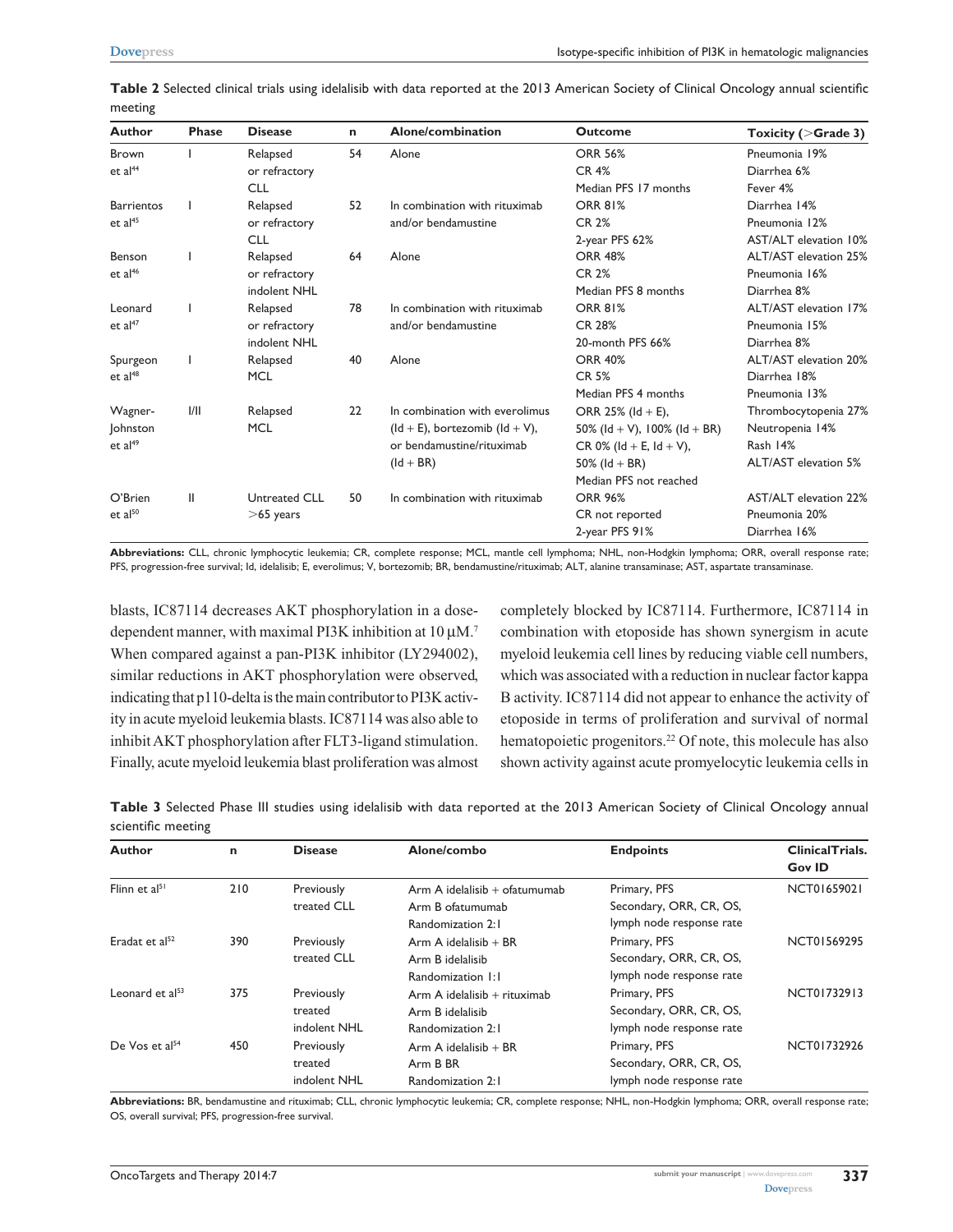**Table 4** Selected ongoing clinical trials with PI3K inhibitors in hematologic malignancies

| <b>Clinical Trials. Gov ID</b> | <b>Phase</b> | Drug              | n   | <b>Disease</b>                    | Alone/combination                                         |
|--------------------------------|--------------|-------------------|-----|-----------------------------------|-----------------------------------------------------------|
| NCT01393106                    | Ш            | <b>Idelalisib</b> | 25  | Hodgkin lymphoma                  | Alone                                                     |
| NCT01796470                    | Ш            | <b>Idelalisib</b> | 200 | CLL. DLBCL. NHL. MCL              | With GS-9973                                              |
| NCT01693614                    | Ш            | <b>BKM120</b>     | 66  | DLBCL, FL, MCL                    | Alone                                                     |
| NCT01882803                    | Ш            | IPL145            | 120 | Refractory indolent NHL           | Alone                                                     |
| NCT01306643                    | 1/11         | <b>Idelalisib</b> | 15  | Low-grade lymphomas               | Alone                                                     |
| NCT01644799                    | 1/11         | <b>Idelalisib</b> | 30  | FL.                               | With lenalidomide and rituximab                           |
| NCT01838434                    | 1/11         | Idelalisib        | 99  | <b>MCL</b>                        | With lenalidomide and rituximab                           |
| NCT01300026                    |              | <b>AMG319</b>     | 50  | CLL, lymphoma                     | Alone                                                     |
| NCT01756118                    |              | <b>BEZ235</b>     | 23  | ALL, AML, CML                     | Alone                                                     |
| NCT01396499                    |              | <b>BKM120</b>     | 16  | Advanced leukemia                 | Alone                                                     |
| NCT01719250                    |              | <b>BKM120</b>     | 8   | Relapsed/refractory NHL           | Alone                                                     |
| NCT01871675                    |              | IPL145            | 70  | CLL, lymphoma                     | With bendamustine, rituximab<br>or bendamustine/rituximab |
| NCT01476657                    |              | $IPI-145$         | 250 | Advanced hematologic malignancies | Alone                                                     |

**Abbreviations:** ALL, acute lymphoblastic leukemia; AML, acute myeloid leukemia; CLL, chronic lymphocytic leukemia; CML, chronic myeloid leukemia; DLBCL, diffuse large B-cell lymphoma; FL, follicular lymphoma; MCL, mantle cell lymphoma; NHL, non-Hodgkin lymphoma; PCM, plasma cell myeloma; PI3K, phosphatidylinositol-3-kinase.

a preclinical study.23 In acute promyelocytic leukemia, inhibition of p110-beta and p110-delta triggered apoptosis in the presence or absence of all-trans retinoic acid. IC87114 has also been shown to reverse acute promyelocytic leukemia cells protective mechanisms against doxorubicin or arsenic trioxide, which correlates with downregulation of MCL-1.

## **PI3K dual inhibitors** BEZ235

BEZ235 is a dual inhibitor of PI3K and mTOR with oral bioavailability.24 In a preclinical study, this molecule has been shown to induce apoptosis and reduce survival of acute myeloid leukemia cells without significant toxicity to normal CD34+ cells.<sup>25</sup> BEZ235 has also demonstrated efficacy in plasma cell myeloma cell lines as well as in a murine xenograft model. The  $IC_{50}$  varied depending on which cell lines were tested, but most of the cell lines had an  $IC_{50}$  of ,50 nmol/L. Additionally, three of five patient samples had  $IC_{50}$  < 200 nmol/L. The compound was also tested in peripheral blood mononuclear cells and immortalized hepatocyte cells, and stromal cell survival was not affected at drug levels of 800 nmol/L. When interleukin-6 and insulin-like growth factor-1 were added to the compound, no survival benefit was conferred to the plasma cell myeloma cell lines. Using a cell viability assay, BEZ235 has also demonstrated an additive effect when combined with dexamethasone, doxorubicin, and bortezomib.26 In a recent preclinical study, BEZ235 has been shown to be effective against follicular lymphoma cell lines.27 BEZ235 successfully inhibited AKT, mTOR, and S6K phosphorylation in K422, SUDHL16, FL-18, and SUDHL4 cell lines. Inhibition of cell proliferation

was due to increased apoptosis characterized by a two-fold increase in caspase 3 activation. In a mouse xenograft model, BEZ235 was associated with minimal toxicity and reduced phosphorylated levels of AKT and S6k, downstream effectors of PI3K and mTOR. Levels of phosphorylated AKT and mTOR were detected in tissue samples from patients with mantle cell lymphoma, facilitating the generation of a bortezomib-resistant mantle cell lymphoma cell line. In this experiment, individual inhibition of PI3K and mTOR showed limited antiproliferative effects; however, dual inhibition with BEZ235 inhibited cell growth.<sup>28</sup> Ongoing clinical studies are shown in Table 4.

#### BAG956

BAG956 is a cell-permeable dual inhibitor of PI3K and PDK1. The IC<sub>50</sub> value for the p110-delta subunit is 35 nM.29 BAG956 is effective against FLT3-mutant acute myeloid leukemia cell lines as well as chronic myeloid leukemia cell lines expressing BCR-ABL.30 In both cell lines, BAG956 has been shown to decrease the levels of phosphorylated AKT in a time-dependent manner while no changes were detected in levels of total AKT. Similarly, levels of cyclin D2 decreased with increasing exposure to BAG956. The compound also showed synergy against FLT3-mutant acute myeloid leukemia cells and BCR-ABL chronic myeloid leukemia cells when combined with imatinib, nilotinib, and rapamycin. Given the observed synergy, studies in mice were undertaken. The tumor burden was the lowest in mice treated with the combination of BAG956 and nilotinib or rapamycin than in mice treated with vehicle or either agent alone.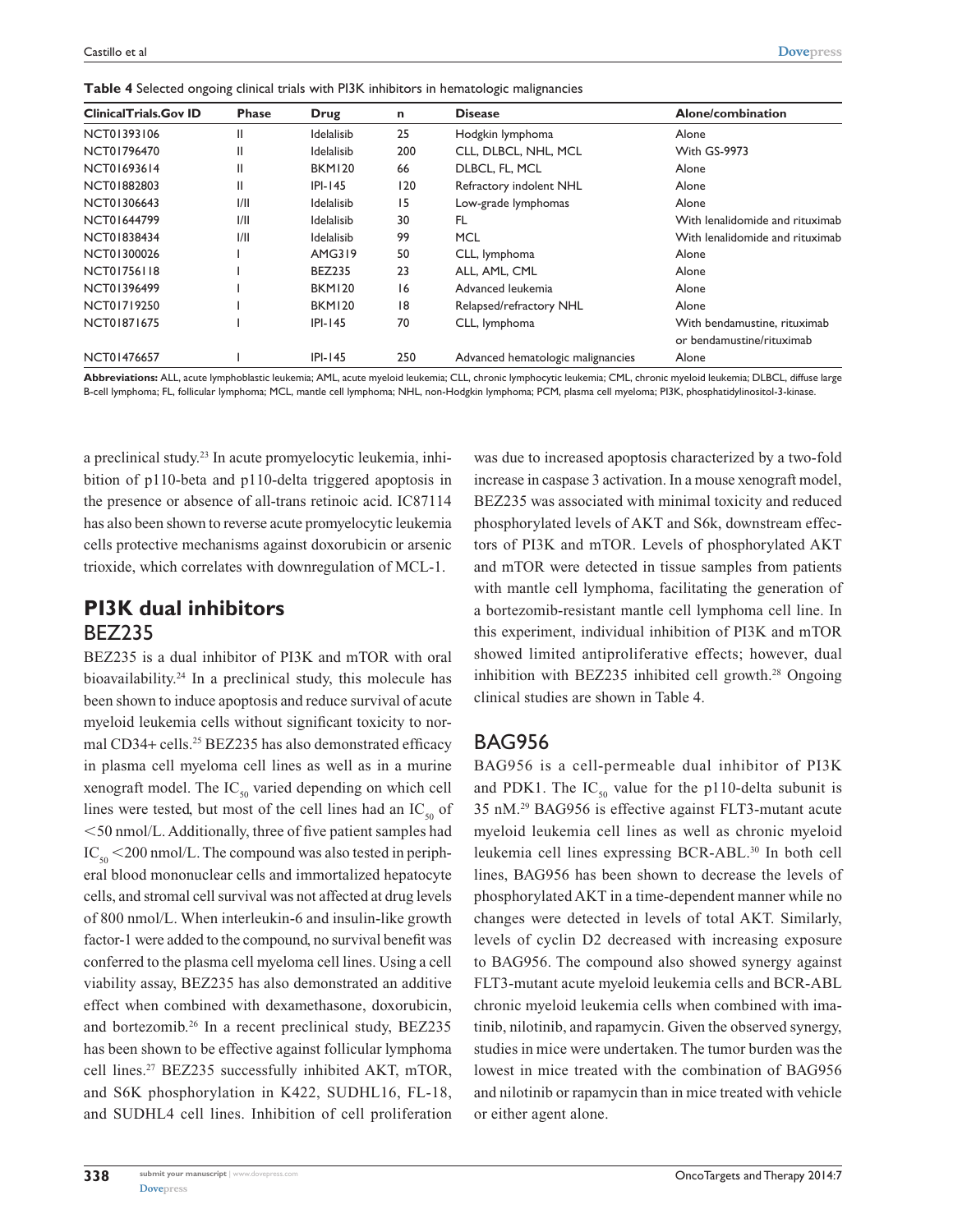# BGT226

BGT226 is a dual PI3K and mTOR inhibitor that has been tested in multiple myeloma cell lines as well as samples from patients. It was shown to have an  $IC_{50}$  ranging from 20 to 100 nmol/L and inhibited cell growth in a time-dependent and dose-dependent manner. In three of four cell lines tested, the compound actually caused apoptosis as opposed to just inhibiting cellular proliferation. BGT226-induced apoptosis is mediated by caspase 3 and characterized by upregulation of BIM, MCL-1, and BAD, and downregulation of BCL-2, BAX, and BCL-XL.<sup>31</sup> BGT226 induced cell cycle arrest in the G1 phase due to downregulation of cyclin D1 and cyclin D2. The compound was also shown to abrogate the stimulatory effects of interleukin-6, insulin-like growth factor-1, and stromal cell media in multiple myeloma cells.<sup>31</sup> Similarly, in acute leukemia cells, BGT226 demonstrated strong inhibition of serine and threonine AKT phosphorylation and increased cleavage of caspase 3.32 Additionally, cells treated with BGT226 were able to override halting of cell growth and induction of autophagy to induce apoptosis in a cell cycle-independent manner. In this experiment, the apoptotic properties of BGT226 were more pronounced as compared with BEZ235.

#### PI-103

PI-103 is a dual inhibitor of PI3K and mTOR. Although this molecule is a more selective inhibitor of the p110-alpha subunit, it still has some inhibitory effect on the p110-delta subunit, with an IC<sub>50</sub> of 8 nM and 48 nM, respectively.<sup>33</sup> In acute myeloid leukemia cells, PI-103 resulted in cell cycle arrest in the G1 phase. PI-103 also induced leukemic cell proliferation and induced mitochondrial apoptosis in blast cells, but had little effect on the clonogenic and proliferative properties of normal CD34+ cells.34 In chronic lymphocytic leukemia cells, PI-103 has been shown to inhibit chemotaxis and also reduce the spontaneous migration of chronic lymphocytic leukemia cells beneath marrow stromal cells, a process called pseudoemperipolesis.<sup>35</sup> Additionally, PI-103 appears to induce apoptosis in chronic lymphocytic leukemia cells as well as normal peripheral blood mononuclear cells, although the cytotoxic effect on peripheral blood mononuclear cells is less pronounced than in chronic lymphocytic leukemia cells. This effect seems to be mediated by caspase 7 and poly-(ADP-ribose) polymerase. Finally, PI-103 seemed to sensitize chronic lymphocytic leukemia cells to fludarabine and partially reversed the protective effect of stromal cells on fludarabine-induced apoptosis. In an experiment on primary multiple myeloma cells, PI-103 showed higher activity against cells harboring  $t(4;14)$  and  $t(14;16)$  characterized by increased cyclin D2 activity; however, cells with t(11;14) showing increased cyclin D1 activity showed resistance against PI-103.36

# IPI-145

IPI-145 is a potent oral inhibitor of the PI3K-delta and PI3Kgamma isoforms. IPI-145 was screened against a panel of over 400 diverse kinases using KINOMEscan® technology (DiscoveRx Corporation, Fremont, CA, USA), and was found to selectively bind to PI3K class I isoforms with no significant activity against other protein or lipid kinases, including class II PI3Ks.37 In PI3K-gamma-specific and delta-specific assays, IPI-145 inhibited AKT phosphorylation at the nanomolar level, and was shown to be approximately 14 times more potent than idelalisib in terms of delta blockade when compared directly. At the cellular level, IPI-145 inhibited the proliferation of CD19+ B-cells stimulated with anti-IgM and anti-CD40 antibodies. IPI-145 also inhibited the proliferation of CD3+ T-cells stimulated with Concanavalin A.

In a recent Phase I study, 55 patients with relapsed or refractory lymphoma were treated with IPI-145.38 Doses  $>15$  mg twice daily induced complete inhibition of PI3K-delta and increasing suppression of PI3K-gamma with increasing dose. In 36 patients who received  $>15$  mg twice daily, the most common adverse events were neutropenia and increased alanine aminotransferase. Early clinical activity was seen in T-cell lymphomas, with one complete remission and one partial remission, and B-cell lymphomas, with two complete remissions and nine partial remissions; 90% of the responses were seen by 3 months of therapy. Ongoing clinical trials are shown in Table 4.

# **Pan-PI3K inhibitors**

BKM120 inhibits all class I PI3K isoforms with at least 50-fold selectivity for mTOR and other protein kinases, such as HER1, JAK2, and PDK1. BKM120 has been shown to decrease levels of pAKT in cell lines and xenograft tumor models. In vitro studies have shown that BKM120 exhibits preferential inhibition of tumor cells bearing PI3KCA mutations.39 Additional preclinical studies suggest that BKM120 has activity against DLBCL and chronic lymphocytic leukemia lines. In DLBCL, BKM120 induces an increase in the proapoptotic PUMA and BIM and downregulation of the antiapoptotic BCL-XL and MCL-1.<sup>40</sup> Similarly, in chronic lymphocytic leukemia primary cells, BKM120 decreased phosphorylation of AKT and FOXO3a, leading to downregulation of MCL-1 and induction of BIM.<sup>41,42</sup> BKM120 also inhibited BCR and stroma-dependent AKT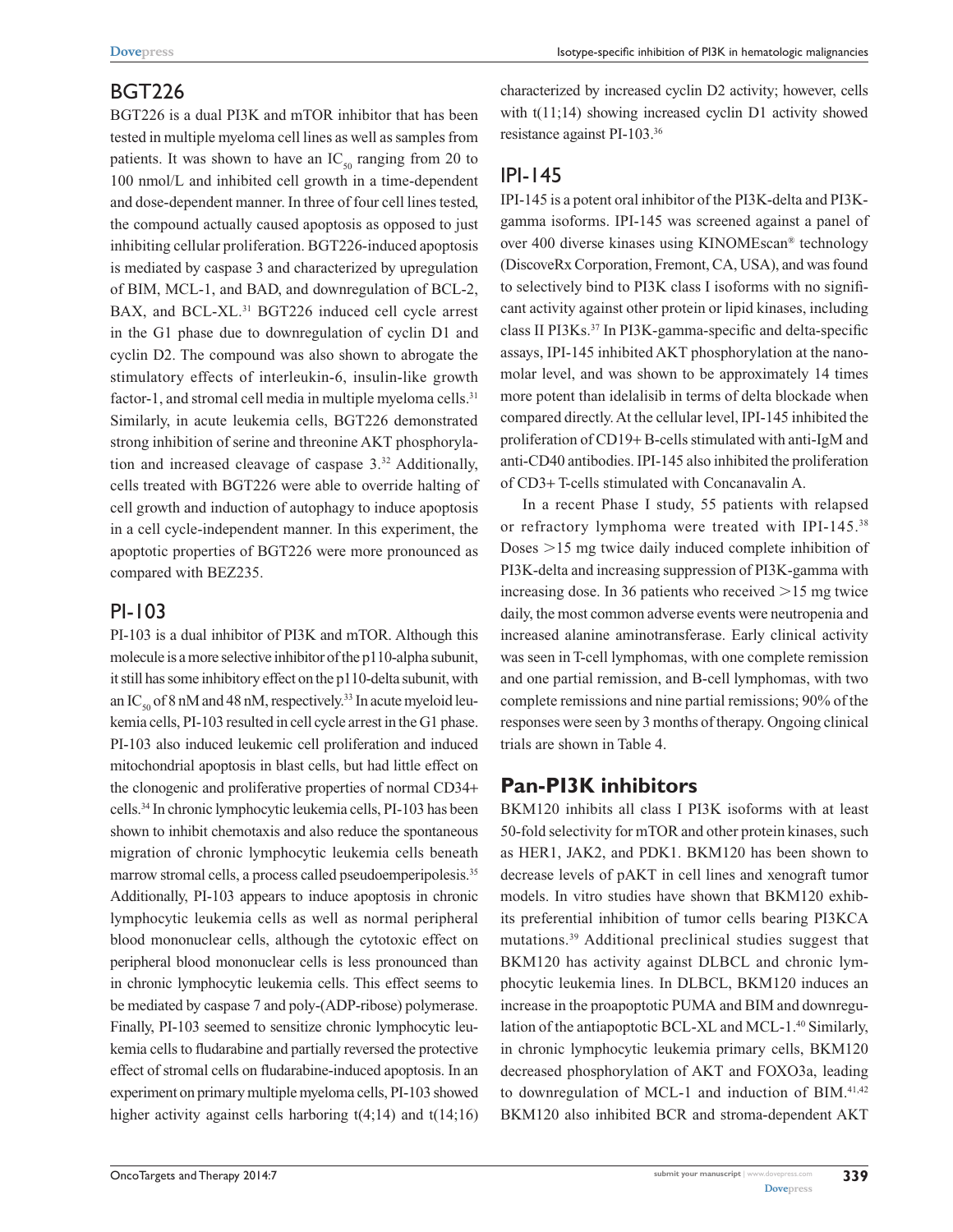pathway activation and inhibited cell chemotaxis, sensitizing chronic lymphocytic leukemia cells to bendamustine and fludarabine.<sup>42</sup> BKM120 has also shown activity against plasma cell myeloma cell lines and primary cells, with limited cytotoxicity in normal lymphocytes.<sup>43</sup> Additionally, BKM120 prolonged survival of plasma cell myeloma-bearing mice with synergistic effects in combination with dexamethasone. BKM120 causes cell cycle arrest by upregulating p27 and downregulating cyclin D1, and induces apoptosis by downregulating XIAP and inducing BIM. Ongoing clinical trials are shown in Table 4.

## **Conclusion**

Improvements in the understanding of the PI3K pathway have led to the rational development and use of PI3K inhibitors, mainly in patients with hematologic malignancies. Idelalisib, a p110-delta inhibitor, appears to be the PI3K inhibitor under more advanced development. However, pan-PI3K and dual inhibitors are undergoing development and are already showing promising preclinical and clinical efficacy. The oral bioavailability of such drugs makes them interesting for the management of patients with chronic indolent conditions in whom quality of life might be the main goal of therapy. Our job as clinical researchers is, based on solid preclinical experience, to carefully design and carry out meaningful prospective studies using these compounds alone or in combination to improve responses, quality of life, and ultimately survival.

#### **Disclosure**

The authors report no conflicts of interest in this work.

#### **References**

- 1. Markman B, Dienstmann R, Tabernero J. Targeting the PI3K/Akt/mTOR pathway – beyond rapalogs. *Oncotarget*. 2010;1(7):530–543.
- 2. Reif K, Okkenhaug K, Sasaki T, et al. Cutting edge: differential roles for phosphoinositide 3-kinases, p110gamma and p110delta, in lymphocyte chemotaxis and homing. *J Immunol*. 2004;173(4):2236–2240.
- 3. Williams R, Berndt A, Miller S, et al. Form and flexibility in phosphoinositide 3-kinases. *Biochem Soc Trans*. 2009;37 Pt 4:615–626.
- 4. Castillo JJ, Furman M, Winer ES. CAL-101: a phosphatidylinositol-3 kinase p110-delta inhibitor for the treatment of lymphoid malignancies. *Expert Opin Investig Drugs*. 2012;21(1):15–22.
- 5. Chantry D, Vojtek A, Kashishian A, et al. p110delta, a novel phosphatidylinositol 3-kinase catalytic subunit that associates with p85 and is expressed predominantly in leukocytes. *J Biol Chem*. 1997;272(31): 19236–19241.
- 6. Herman SE, Gordon AL, Wagner AJ, et al. Phosphatidylinositol 3-kinasedelta inhibitor CAL-101 shows promising preclinical activity in chronic lymphocytic leukemia by antagonizing intrinsic and extrinsic cellular survival signals. *Blood*. 2010;116(12):2078–2088.
- 7. Sujobert P, Bardet V, Cornillet-Lefebvre P, et al. Essential role for the p110delta isoform in phosphoinositide 3-kinase activation and cell proliferation in acute myeloid leukemia. *Blood*. 2005;106(3):1063–1066.
- to tumor generation in vivo. *FASEB J*. 2000;14(7):895–903. 9. Uddin S, Hussain AR, Siraj AK, et al. Role of phosphatidylinositol 3′-kinase/AKT pathway in diffuse large B-cell lymphoma survival. *Blood*. 2006;108(13):4178–4186.
- 10. Hasselblom S, Hansson U, Olsson M, et al. High immunohistochemical expression of p-AKT predicts inferior survival in patients with diffuse large B-cell lymphoma treated with immunochemotherapy. *Br J Haematol*. 2010;149(4):560–568.
- 11. Rudelius M, Pittaluga S, Nishizuka S, et al. Constitutive activation of Akt contributes to the pathogenesis and survival of mantle cell lymphoma. *Blood*. 2006;108(5):1668–1676.
- 12. Garcia-Martinez JM, Wullschleger S, Preston G, et al. Effect of PI3K- and mTOR-specific inhibitors on spontaneous B-cell follicular lymphomas in PTEN/LKB1-deficient mice. *Br J Cancer*. 2011;104(7):1116–1125.
- 13. Renne C, Willenbrock K, Martin-Subero JI, et al. High expression of several tyrosine kinases and activation of the PI3K/AKT pathway in mediastinal large B cell lymphoma reveals further similarities to Hodgkin lymphoma. *Leukemia*. 2007;21(4):780–787.
- 14. Ikeda H, Hideshima T, Fulciniti M, et al. PI3K/p110{delta} is a novel therapeutic target in multiple myeloma. *Blood*. 2010;116(9):1460–1468.
- 15. Lannutti BJ, Meadows SA, Herman SE, et al. CAL-101, a p110delta selective phosphatidylinositol-3-kinase inhibitor for the treatment of B-cell malignancies, inhibits PI3K signaling and cellular viability. *Blood*. 2011;117(2):591–594.
- 16. Hoellenriegel J, Meadows SA, Sivina M, et al. The phosphoinositide 3′-kinase delta inhibitor, CAL-101, inhibits B-cell receptor signaling and chemokine networks in chronic lymphocytic leukemia. *Blood*. 2011;118(13):3603–3612.
- 17. Herman SE, Lapalombella R, Gordon AL, et al. The role of phosphatidylinositol 3-kinase-delta in the immunomodulatory effects of lenalidomide in chronic lymphocytic leukemia. *Blood*. 2011;117(16): 4323–4327.
- 18. Chanan-Khan AA, Chitta K, Ersing N, et al. Biological effects and clinical significance of lenalidomide-induced tumour flare reaction in patients with chronic lymphocytic leukaemia: in vivo evidence of immune activation and antitumour response. *Br J Haematol*. 2011;155(4):457–467.
- 19. Meadows SA, Vega F, Kashishian A, et al. PI3Kdelta inhibitor, GS-1101 (CAL-101), attenuates pathway signaling, induces apoptosis, and overcomes signals from the microenvironment in cellular models of Hodgkin lymphoma. *Blood*. 2012;119(8):1897–1900.
- 20. Sinclair A, Metz D, Cushing T, et al. Phosphatidylinositol-3 kinase delta (PI3K{delta}) Inhibitor AMG 319 is a potent, selective and orally bioavailable small molecule inhibitor that suppresses PI3K-mediated signaling and viability in neoplastic B cells. *ASH Annual Meeting Abstracts*. 2011;118(21):4964.
- 21. Liu L, Sun B-C, Pistillo J, et al. Phosphatidylinsoitol-3 kinase delta (PI3K{delta}) inhibitor AMG 319 combined with vincristine enhances G2/M arrest and apoptotic death in neoplastic B cells. *ASH Annual Meeting Abstracts*. 2011;118(21):4963.
- 22. Billottet C, Grandage VL, Gale RE, et al. A selective inhibitor of the p110delta isoform of PI 3-kinase inhibits AML cell proliferation and survival and increases the cytotoxic effects of VP16. *Oncogene*. 2006;25(50):6648–6659.
- 23. Billottet C, Banerjee L, Vanhaesebroeck B, et al. Inhibition of class I phosphoinositide 3-kinase activity impairs proliferation and triggers apoptosis in acute promyelocytic leukemia without affecting atrainduced differentiation. *Cancer Res*. 2009;69(3):1027–1036.
- 24. Maira SM, Stauffer F, Brueggen J, et al. Identification and characterization of NVP-BEZ235, a new orally available dual phosphatidylinositol 3-kinase/mammalian target of rapamycin inhibitor with potent in vivo antitumor activity. *Mol Cancer Ther*. 2008;7(7):1851–1863.
- 25. Chapuis N, Tamburini J, Green AS, et al. Dual inhibition of PI3K and mTORC1/2 signaling by NVP-BEZ235 as a new therapeutic strategy for acute myeloid leukemia. *Clin Cancer Res*. 2010;16(22):5424–5435.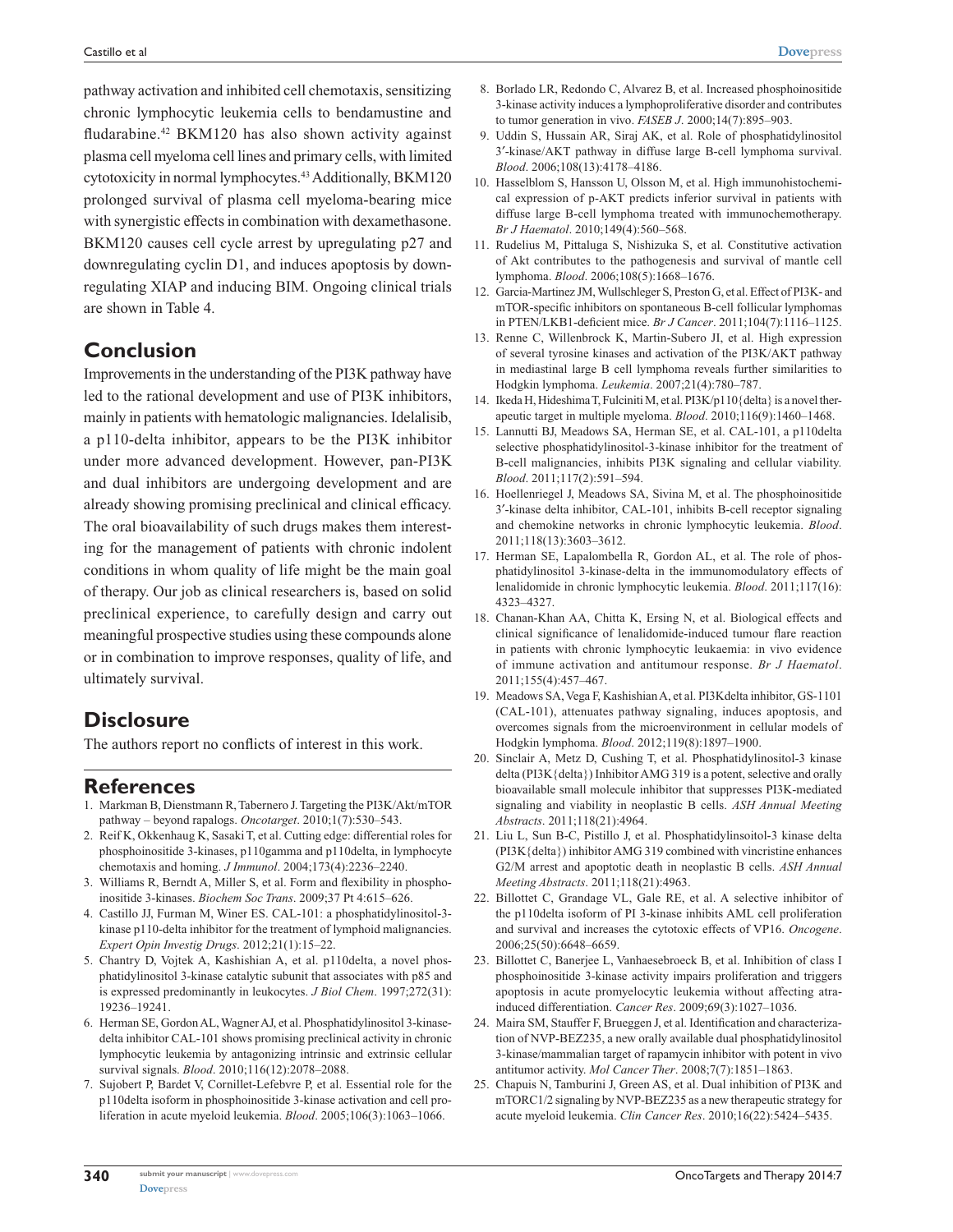- 26. McMillin DW, Ooi M, Delmore J, et al. Antimyeloma activity of the orally bioavailable dual phosphatidylinositol 3-kinase/mammalian target of rapamycin inhibitor NVP-BEZ235. *Cancer Res*. 2009;69(14): 5835–5842.
- 27. Bhende PM, Park SI, Lim MS, et al. The dual PI3K/mTOR inhibitor, NVP-BEZ235, is efficacious against follicular lymphoma. *Leukemia*. 2010;24(10):1781–1784.
- 28. Kim A, Park S, Lee JE, et al. The dual PI3K and mTOR inhibitor NVP-BEZ235 exhibits anti-proliferative activity and overcomes bortezomib resistance in mantle cell lymphoma cells. *Leuk Res*. 2012;36(7):912–920.
- 29. Stauffer F, Maira SM, Furet P, et al. Imidazo[4,5-c]quinolines as inhibitors of the PI3K/PKB-pathway. *Bioorg Med Chem Lett*. 2008;18(3): 1027–1030.
- 30. Weisberg E, Banerji L, Wright RD, et al. Potentiation of antileukemic therapies by the dual PI3K/PDK-1 inhibitor, BAG956: effects on BCR-ABL- and mutant FLT3-expressing cells. *Blood*. 2008;111(7): 3723–3734.
- 31. Baumann P, Schneider L, Mandl-Weber S, et al. Simultaneous targeting of PI3K and mTOR with NVP-BGT226 is highly effective in multiple myeloma. *Anticancer Drugs*. 2012;23(1):131–138.
- 32. Kampa-Schittenhelm KM, Heinrich MC, Akmut F, et al. Cell cycledependent activity of the novel dual PI3K-MTORC1/2 inhibitor NVP-BGT226 in acute leukemia. *Mol Cancer*. 2013;12:46.
- 33. Knight ZA, Gonzalez B, Feldman ME, et al. A pharmacological map of the PI3-K family defines a role for p110alpha in insulin signaling. *Cell*. 2006;125(4):733–747.
- 34. Park S, Chapuis N, Bardet V, et al. PI-103, a dual inhibitor of Class IA phosphatidylinositide 3-kinase and mTOR, has antileukemic activity in AML. *Leukemia*. 2008;22(9):1698–1706.
- 35. Niedermeier M, Hennessy BT, Knight ZA, et al. Isoform-selective phosphoinositide 3′-kinase inhibitors inhibit CXCR4 signaling and overcome stromal cell-mediated drug resistance in chronic lymphocytic leukemia: a novel therapeutic approach. *Blood*. 2009;113(22):5549–5557.
- 36. Glassford J, Kassen D, Quinn J, et al. Inhibition of cell cycle progression by dual phosphatidylinositol-3-kinase and mTOR blockade in cyclin D2 positive multiple myeloma bearing IgH translocations. *Blood Cancer J*. 2012;2(1):e50.
- 37. Winkler DG, Faia KL, Dinitto JP, et al. PI3K-delta and PI3K-gamma inhibition by IPI-145 abrogates immune responses and suppresses activity in autoimmune and inflammatory disease models. *Chem Biol*. 2013;20(11):1364–1374.
- 38. Horwitz SM, Flinn I, Patel MR, et al. Preliminary safety and efficacy of IPI-145, a potent inhibitor of phosphoinositide-3-kinase- {delta},{gamma}, in patients with relapsed/refractory lymphoma. *ASCO Meeting Abstracts*. 2013;31(Suppl 15):8518.
- 39. Maira SM, Pecchi S, Huang A, et al. Identification and characterization of NVP-BKM120, an orally available pan-class I PI3-kinase inhibitor. *Mol Cancer Ther*. 2012;11(2):317–328.
- 40. Zang C, Eucker J, Liu H, et al. Inhibition of pan-class I phosphatidylinositol-3-kinase by NVP-BKM120 effectively blocks proliferation and induces cell death in diffuse large B-cell lymphoma. *Leuk Lymphoma*. July 25, 2013. [Epub ahead of print.]
- 41. Amrein L, Shawi M, Grenier J, et al. The phosphatidylinositol-3 kinase I inhibitor BKM120 induces cell death in B-chronic lymphocytic leukemia cells in vitro. *Int J Cancer*. 2013;133(1):247–252.
- 42. Rosich L, Saborit-Villarroya I, Lopez-Guerra M, et al. The phosphatidylinositol-3-kinase inhibitor NVP-BKM120 overcomes resistance signals derived from microenvironment by regulating the Akt/FoxO3a/ Bim axis in chronic lymphocytic leukemia cells. *Haematologica*. 2013;98(11):1739–1747.
- 43. Zheng Y, Yang J, Qian J, et al. Novel phosphatidylinositol 3-kinase inhibitor NVP-BKM120 induces apoptosis in myeloma cells and shows synergistic anti-myeloma activity with dexamethasone. *J Mol Med (Berl)*. 2012;90(6):695–706.
- 44. Brown JR, Furman RR, Flinn I, et al. Final results of a phase I study of idelalisib (GSE1101) a selective inhibitor of  $PI3K$ {delta}, in patients with relapsed or refractory CLL. *ASCO Meeting Abstracts*. 2013; 31(Suppl 15):7003.
- 45. Barrientos JC, Furman RR, Leonard J, et al. Update on a phase I study of the selective PI3K{delta} inhibitor idelalisib (GS-1101) in combination with rituximab and/or bendamustine in patients with relapsed or refractory CLL. *ASCO Meeting Abstracts*. 2013;31(Suppl 15):7017.
- 46. Benson DM, Kahl BS, Furman RR, et al. Final results of a phase I study of idelalisib, a selective inhibitor of PI3K{delta}, in patients with relapsed or refractory indolent non-Hodgkin lymphoma (iNHL). *ASCO Meeting Abstracts*. 2013;31(Suppl 15):8526.
- 47. Leonard J, Wagner-Johnston ND, Coutre SE, et al. Tolerability and activity of combinations of the PI3K{delta} inhibitor idelalisib (GS-1101) with rituximab and/or bendamustine in patients with previously treated, indolent non-Hodgkin lymphoma (iNHL): updated results from a phase I study. *ASCO Meeting Abstracts*. 2013;31(Suppl 15): 8500.
- 48. Spurgeon SEF, Wagner-Johnston ND, Furman RR, et al. Final results of a phase I study of idelalisib, a selective inhibitor of phosphatidylinositol 3-kinase P110{delta} (PI3K{delta}), in patients with relapsed or refractory mantle cell lymphoma (MCL). *ASCO Meeting Abstracts*. 2013; 31(Suppl 15):8519.
- 49. Wagner-Johnston ND, De Vos S, Leonard J, et al. Preliminary results of PI3K{delta} inhibitor idelalisib (GS-1101) treatment in combination with everolimus, bortezomib, or bendamustine/rituximab in patients with previously treated mantle cell lymphoma (MCL). *ASCO Meeting Abstracts*. 2013;31(Suppl 15):8501.
- 50. O'Brien SM, Lamanna N, Kipps TJ, et al. A phase II study of the selective phosphatidylinositol 3-kinase delta (PI3K{delta}) inhibitor idelalisib (GS-1101) in combination with rituximab (R) in treatment-naive patients (pts)  $\geq 65$  years with chronic lymphocytic leukemia (CLL) or small lymphocytic lymphoma (SLL). *ASCO Meeting Abstracts*. 2013;31(Suppl 15):7005.
- 51. Flinn I, Kimby E, Cotter FE, et al. A phase III, randomized, controlled study evaluating the efficacy and safety of idelalisib (GS-1101) in combination with ofatumumab for previously treated chronic lymphocytic leukemia (CLL). *ASCO Meeting Abstracts*. 2013;31(Suppl 15): TPS7131.
- 52. Eradat HA, Coutre SE, Barrientos JC, et al. A phase III, randomized, double-blind, placebo-controlled study evaluating the efficacy and safety of idelalisib (GS-1101) in combination with bendamustine and rituximab for previously treated chronic lymphocytic leukemia (CLL). *ASCO Meeting Abstracts*. 2013;31(Suppl 15):TPS7133.
- 53. Leonard J, Zinzani PL, Jurczak W, et al. A phase III, randomized, double-blind, placebo-controlled study evaluating the efficacy and safety of idelalisib (GS-1101) in combination with rituximab for previously treated indolent non-Hodgkin lymphomas (iNHL). *ASCO Meeting Abstracts*. 2013;31(Suppl 15):TPS8617.
- 54. De Vos S, Sehn LH, Mulligan SP, et al. A phase III, randomized, double-blind, placebo-controlled study evaluating the efficacy and safety of idelalisib (GS-1101) in combination with bendamustine and rituximab for previously treated indolent non-Hodgkin lymphomas (iNHL). *ASCO Meeting Abstracts*. 2013;31(Suppl 15):TPS8618.